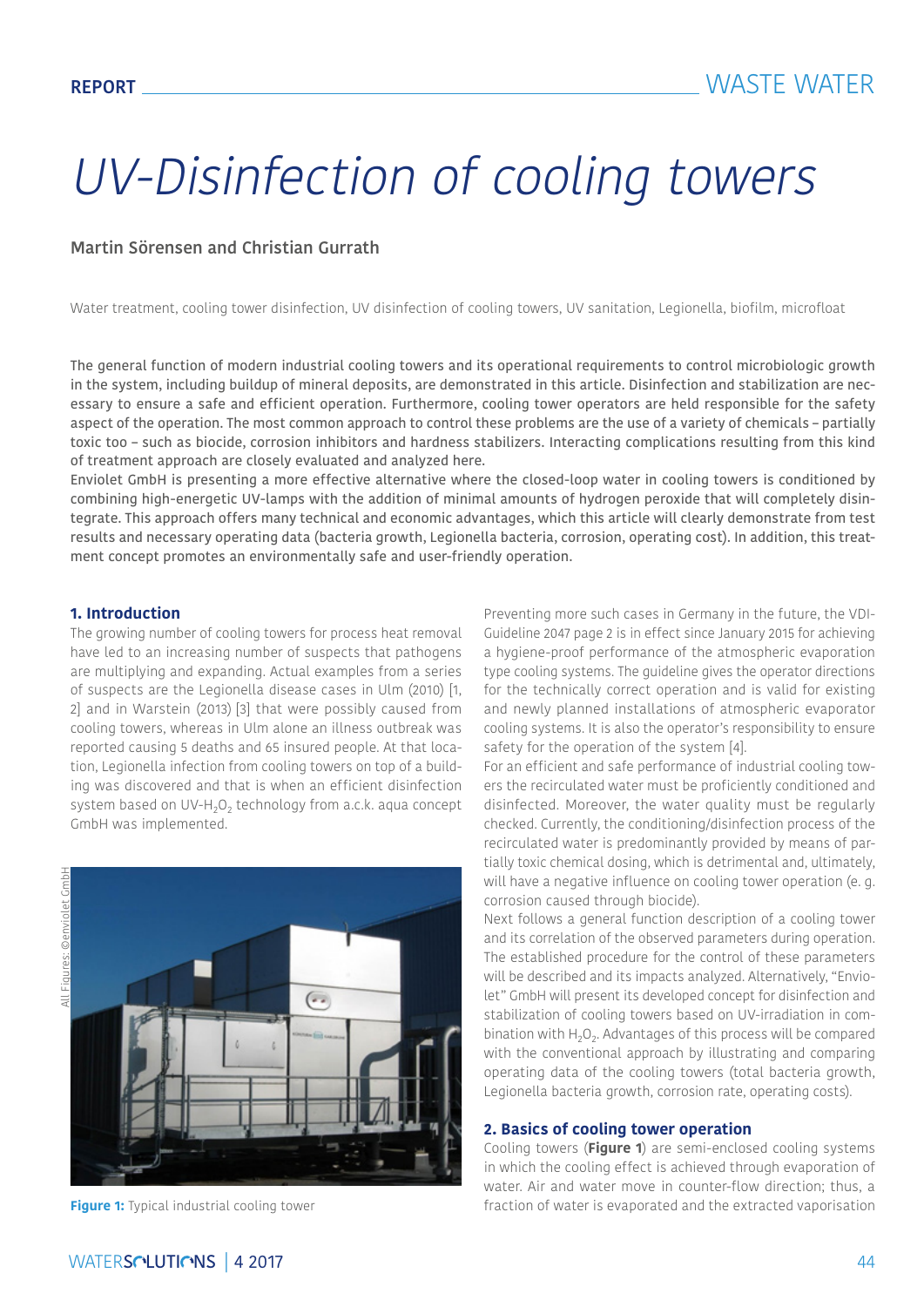

enthalpy is generating a cooling effect on the remaining water within the system (**Figure 2**).

As only pure water evaporates in a cooling tower, dissolved solids concentration will increase, e. g. mineral salts. Thus, solubility limit of the dissolved solids will ultimately exceed and consequently resulting in inorganic mineral deposition (hardness) in the cooling system, which must then be removed again by a rather time consuming and costly effort.

Concentration Factor = Mineral Salt Content of Recirculating Water Mineral Salt Content of Water Supply

To prevent this concentration buildup, a portion of the recirculated water must be replenished with fresh water to prevent exceedance of the solubility limit of the dissolved solids. Typically, such a process is controlled via conductivity measurement. However, depending on the dilution demand, this replenishing process for maintaining the required volume of the recirculating water is an increase in operating cost of the cooling system.

**Figure 3** shows the relationship between concentration factor and fresh water supply demand. It is worth noting how the fresh water demand is decreasing with increased concentration (dissolved solids concentration) by constant recirculating water volume. With an increase of concentration from 1.5 to 3, fresh water supply is basically reduced to half. Since water costs are typically higher than chemical costs an increase of concentration can result in substantial cost savings. Cost savings above the concentration factor 4 are rather negligible and other interfering effects are having a negative system impact.

Thus, an additional increase of the concentration factor is not practical since a higher dissolved solids concentration would only increase the boiling point of the recirculated water and decrease the vapor pressure (ebullioscopy effect), which would reduce evaporation rate and resulting in a loss of cooling performance.

#### **2.1 Problems with microorganisms**

Accumulation of dissolved solids in cooling towers coupled with typical temperatures of approximately 25–35 °C are promoting ideal conditions for the germination of microorganism e. g. Pseudomonas aeruginosa and Legionella spp. Bacteria are constantly introduced into the cooling tower from either the surrounding air or fresh water supply, which requires proper disinfection and microbial control. Biofilm buildup (fouling) on surfaces with contact of water are particularly problematic as this not only affects heat transfer but also promotes corrosion and impairs with the hygienic condition of the cooling tower.

Since the recirculated water is in direct contact with air and is subsequently exhausted to the environment, there is the possibility that, despite the use of demisters, water droplets entrained by the air stream escapes the cooling tower in form of an aerosol. It is due to this fact that health hazards are caused because of excessive bacteria growth in the cooling tower as bacteria carrying aerosol is the ideal pathogen for infectious diseases such as Legionella.

The microbiologic conditions of a cooling tower are, therefore, primarily from environmental circumstances impacted:

- Temperature  $\leftrightarrow$  seasonal impact)
- Drag-in of sedimentary deposits (dust etc.  $\rightarrow$  climatic impact)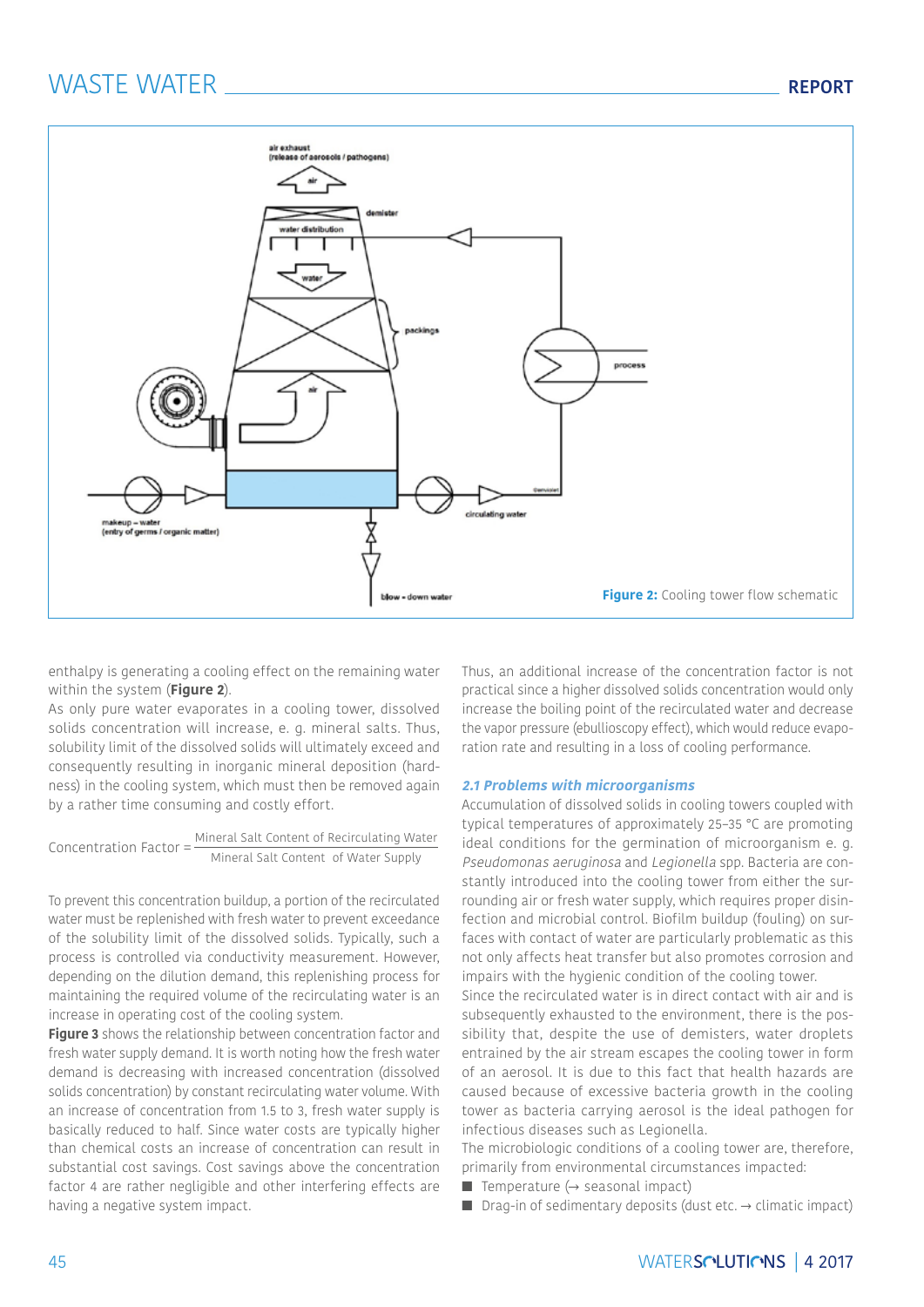**Table 1:** Action required limits for commonly tested microbiologic parameter per VDI 2047 page 2 (KBE = colony forming units)

| <b>Parameter</b>           | <b>Action Required Limit</b>     |  |
|----------------------------|----------------------------------|--|
| Total bacteria count (GKZ) | $\sim$ 10000 KBE/ml (base value) |  |
| Legionella ssp.            | 100 KBE/100ml                    |  |
| Pseudomonas aeruginosa     | 100 KBE/100ml                    |  |

- Fresh water supply composition
- Drag-in of environmental pollutants, pollen (e. g. pollen → seasonal impact)

For that reason, not all cooling towers are suffering equally as local environment plays a significant role and influencing its operation accordingly, requiring customized conditioning of their recirculating water. For instance, the farther north the geographical location of a cooling tower is the less problematic is its operation regarding microorganism, which is primarily due to tendentially lower temperature of that climate. Furthermore, a cooling tower operation in a dusty and dirty environment is more problematic than in a clean air environment.

For recognizing system changes in time, it is critical that regular bacteria and Legionella tests are performed. Therefore, the VDI 2047 guideline is recommending stringent (e.g. monthly) control intervals.

**Table 1** lists three basic tested parameters for evaluation of the microbial condition and first level action required limits. When first level limits are exceeded, the guideline VDI 2047 requires for special action to be taken, e. g. shorter test periods or specific identification. Exceedance of additional levels calls for more action and may ultimately lead to immediate shutdown of the system.

#### **2.2 Lime-scale deposit problems**

Calcium carbonate – carbonic acid equilibrium is of essence for understanding buildup of undesirable lime-scale deposit and corrosion in cooling towers by making it an additionally important parameter for the cooling tower operation.

As shown in **Figure 4**, small amounts of carbon dioxide are introduced into the recirculated water from contact with air. A small fraction from it is reacting and thereby forming carbonic acid  $(H_2CO_3)$ . As shown in **Figure 4 and 5**, the formation of calcium carbonate occurs via multiple dissociation steps of the dissolved carbonic acid in the system [5].

Ultimately, the calcium carbonate – carbonic acid equilibrium is determining how materials (surfaces) in contact with the water is reacting. If a small amount of carbonic acid is present, then the system is in balanced condition. However, if there is too much carbonic acid the water reacts aggressively by forming lime-scale and causing corrosion for metal and concrete materials. On the other hand, a lack of carbonic acid in the system causes precipitation of low soluble calcium carbonate which can also cause interference with the cooling tower operation. Therefore, both off-limit conditions must be avoided to ensure optimal cooling tower operation.



**Figure 3:** Fresh water demand with increasing concentration (recirculating water volume constant)







**Figure 5:** Proportion of changing carbonic acid compositions depending on pH-values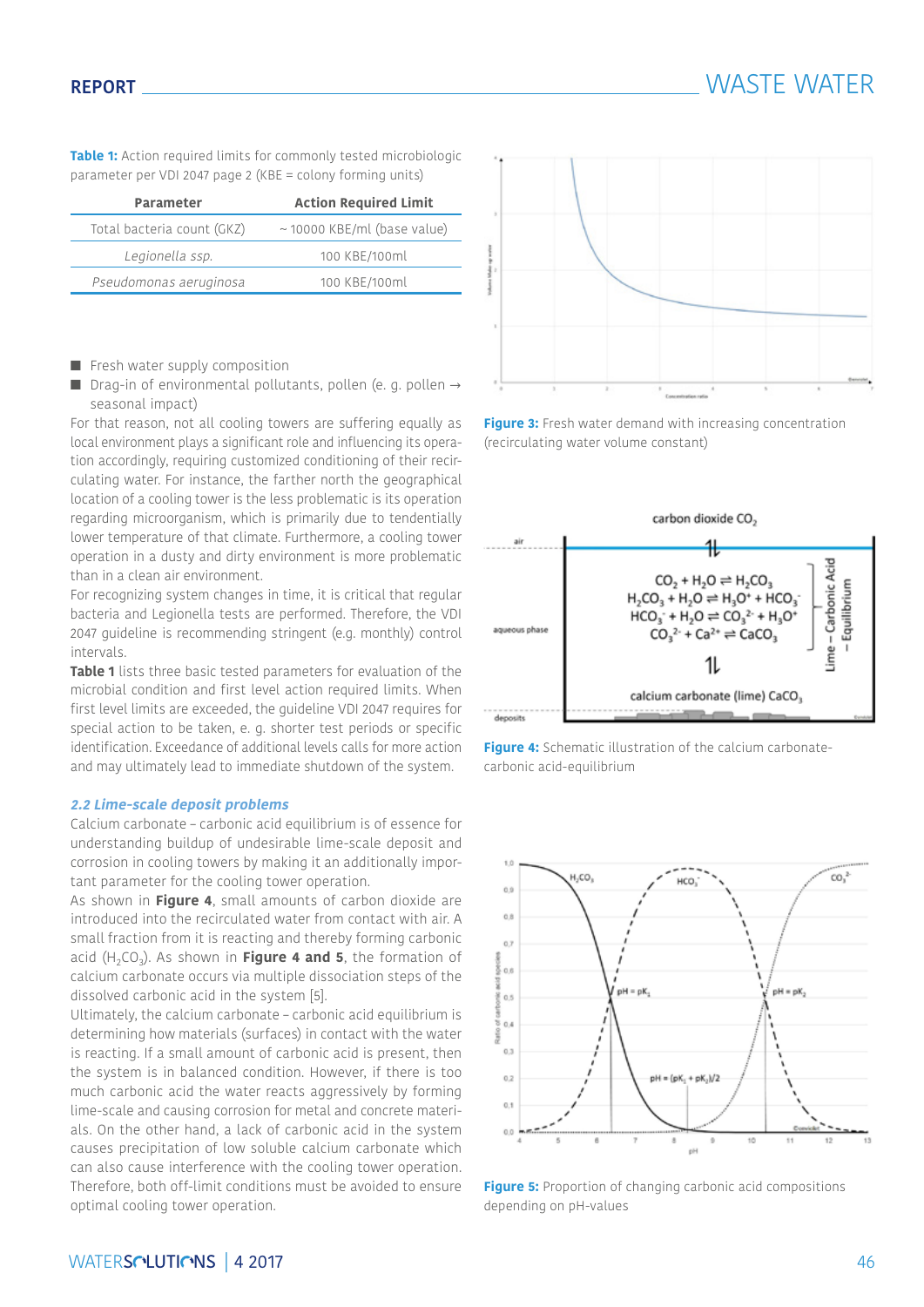# WASTE WATER  $\sqrt{R}$



**Figure 6:** Cooling Tower with Installed UV-Lamps, Type Microfloat® & Microspear®

Since cooling towers are complex systems influenced by many possible factors (e. g. fresh water supply or pH value, see **Figure 5**), calcium carbonate – carbonic acid equilibrium must be evaluated and controlled case by case. The problem is especially critical when water supplies of different sources get mixed together, e. g. demineralized water and city water. Calcium carbonate – carbonic acid equilibrium of one supply may be acceptable while another one is not.

#### **3. Cooling tower operation with UV-H<sub>2</sub>O<sub>2</sub> combination**

The most common approach to control recirculated water of a cooling tower is by dosing various chemicals, of which some are rather toxic, and the complex interaction of these chemicals require a major effort. Biologic pollution may be under control and biofilms dissolved with conventional biocides, however, equipment materials (surface passivation) in contact with these chemicals become corroded followed by a new biologic attack, resulting in additional corrosion inhibiting chemicals to be added into the system for combating side-effects. All these added chemicals combined with the ongoing evaporation process, the recirculated water becomes so concentrated with dissolved solids that the use of hardness stabilizers is necessary to avoid mineral deposition.

Many of the applied chemicals are unfortunately needed only to combat negative side-effects of another added chemical. The resultant chemically loaded water (e. g. AOX, phosphates) requires periodic replenishing and must be discharged to the wastewater treatment system for subsequent treatment.

For these reasons, an environmental friendly and economically effective method is UV-irradiation combined with completely disintegrating hydrogen peroxide  $(H_2O_2)$ . Enviolet GmbH has supplied hundreds of industrial cooling towers with that treatment concept and has gained the experience together with positive customer reviews [6].

The UV-disinfection application is also approved by the previously mentioned VDI-guideline, although its requirement for UV-sensors for this application reveals some lack of practical knowhow. Enviolet GmbH has developed some alternate solutions since UV-sensors in cooling towers do not provide reliable monitoring data.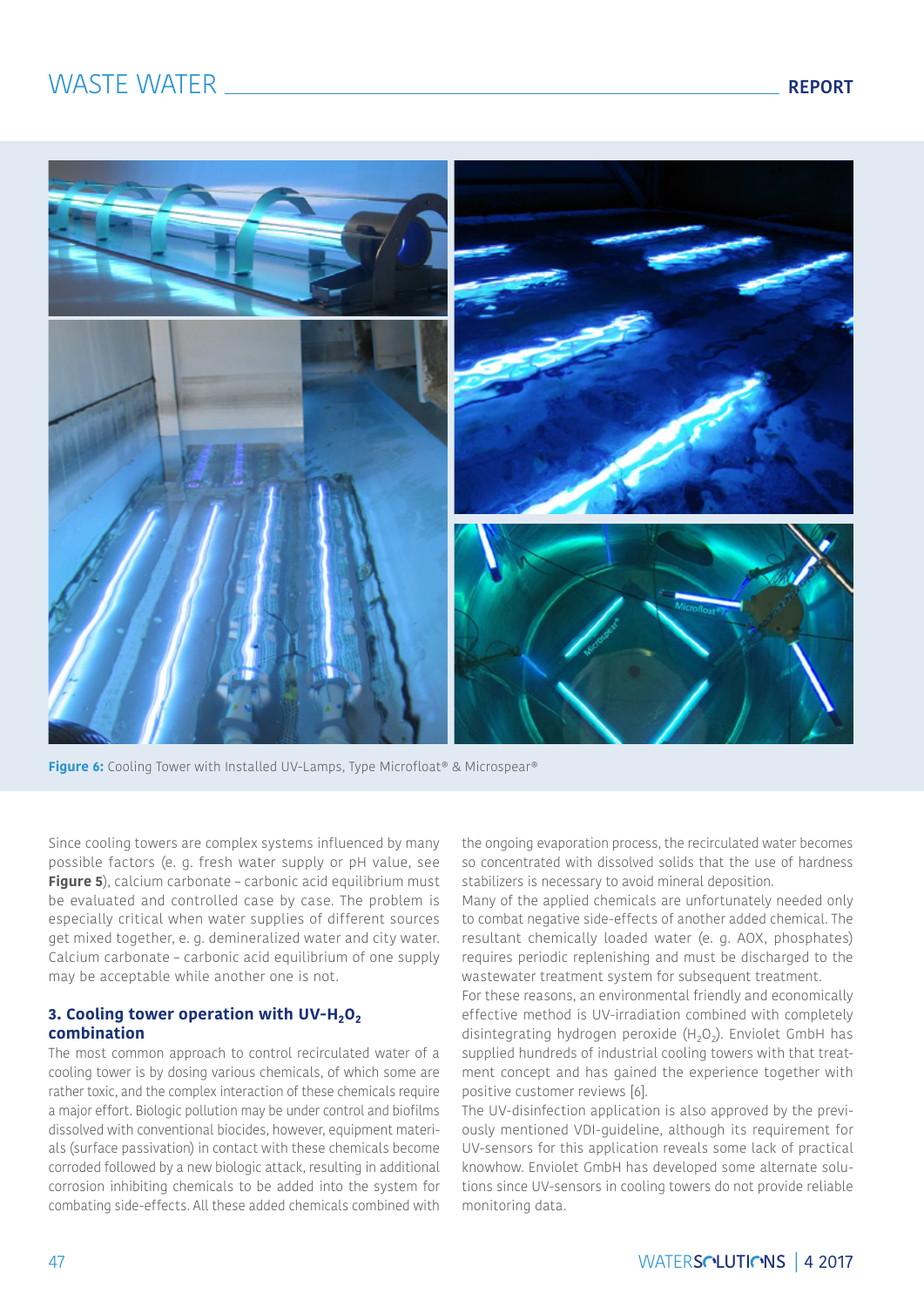# **REPORT** WASTE WATER

Enviolet GmbH has set various goals for the treatment standard of cooling towers:

- Reliable and high efficiency of the cooling tower operation
- Total bacteria count and Legionella limits should be below the required action limits
- Lower operating cost and less labor intensive
- The cooling tower may not form slurry, nor any lime-scale buildup, nor become corroded
- The operating mode must be user-friendly and environmentally as safe as possible

The necessary steps for the implementation and achievement of this goals are described in the following.

#### **3.1 Integration of UV-lamps**

Considering the specific portion of the UV spectrum, UV-irradiation has a strong germicidal effect by killing microorganisms and pathogens. The highly energetic irradiation effect from these UV-lamps kills microorganisms by penetrating their cell membranes and destroying the DNA, making them unable to reproduce and effectively killing them.

Contrary to biocide products, no bacterial resistance can be formed and disinfection in the surrounding area of the UV-lamps occurs without feeding of any additional chemicals. Typically, the recirculated water of the cooling tower is stored in a buffer tank where UV-lamps can be positioned inside that tank. Here is where effective bacteria control and reliable disinfection of most water in the system is achieved. With this kind of setup, a UV-reactor is created and integrated into the cooling tower buffer tank, whereas, with relatively high retention time of the closed-loop water, the UVlamps are providing a very high and penetrating UV-dose.

Therefore, the first step for implementation of the UV-H<sub>2</sub>O<sub>2</sub> system is the correct placement and number of the legally protected Microfloat® & Microspear® units inside the cooling tower tank as shown in **Figure 6**.



**Figure 7:** Example of mounting bracket systems for submerged UV-lamps in KTC-tanks

The placement and number of UV-lamps are customized depending on the specific operating parameters of the cooling tower. A highlighted feature of the system is the UV-lamp, Microfloat® (floating on the water surface) which, together with the UV-lamp Microspear®, can be combined to a tailor-made modular concept. Besides disinfecting the water, by placement of the floating UV-lamps on the water surface, the surrounding air and moist and wet walls above the water level will also be simultaneously disinfected.

The UV system is delivered as a complete package including a control panel manufactured to industrial standards. System functions and life cycle time of the UV-lamps are all integrated and monitored in the control panel. These provided systems deliver by far more reliable control and useful information than the VDI 2047 required cooling tower UV-sensors.

The modular concept and customized bracket systems design allows for cooling towers with various tank sizes and cooling performance to be easily equipped. To ensure optimal arrangement

**Table 2:** Technical Advantages and Disadvantages with UV-H2O2 ; AOC = (from Microorganisms) Assimilable Organic Carbon

|                                  | <b>Advantages</b>                                                                                                                                                       | <b>Disadvantages</b>                                                                                                                               |  |  |
|----------------------------------|-------------------------------------------------------------------------------------------------------------------------------------------------------------------------|----------------------------------------------------------------------------------------------------------------------------------------------------|--|--|
| <b>UV</b>                        | Resistance buildup is impossible                                                                                                                                        | No residual effect; blind spot areas in the system without<br>UV-irradiation may not be disinfected                                                |  |  |
| $H_2O_2$                         | Disinfection effect also in blind spot areas with<br>no UV-irradiation, residual effect present                                                                         | Resistance buildup is possible at prolonged low concentration levels<br>(same as with all disinfecting agents);<br>Catalase effect rather critical |  |  |
|                                  | <b>Combined Concept: Synergy</b>                                                                                                                                        |                                                                                                                                                    |  |  |
|                                  | Decomposition of $H_2O_2$ to radicals; all system components will be disinfected                                                                                        |                                                                                                                                                    |  |  |
|                                  | Risk of resistance buildup is virtually impossible with the combined concept                                                                                            |                                                                                                                                                    |  |  |
| UV/H <sub>2</sub> O <sub>2</sub> | Reduction of organic (AOC); Substrate for microorganism will be deprived;                                                                                               |                                                                                                                                                    |  |  |
|                                  | Forming of small organic carbonic acids (with minimal AOC)                                                                                                              |                                                                                                                                                    |  |  |
|                                  | Small organic carbonic acids act as natural complexing agents; therefore, minimal calcium carbonate deposition<br>due to forming of complexes and positive pH influence |                                                                                                                                                    |  |  |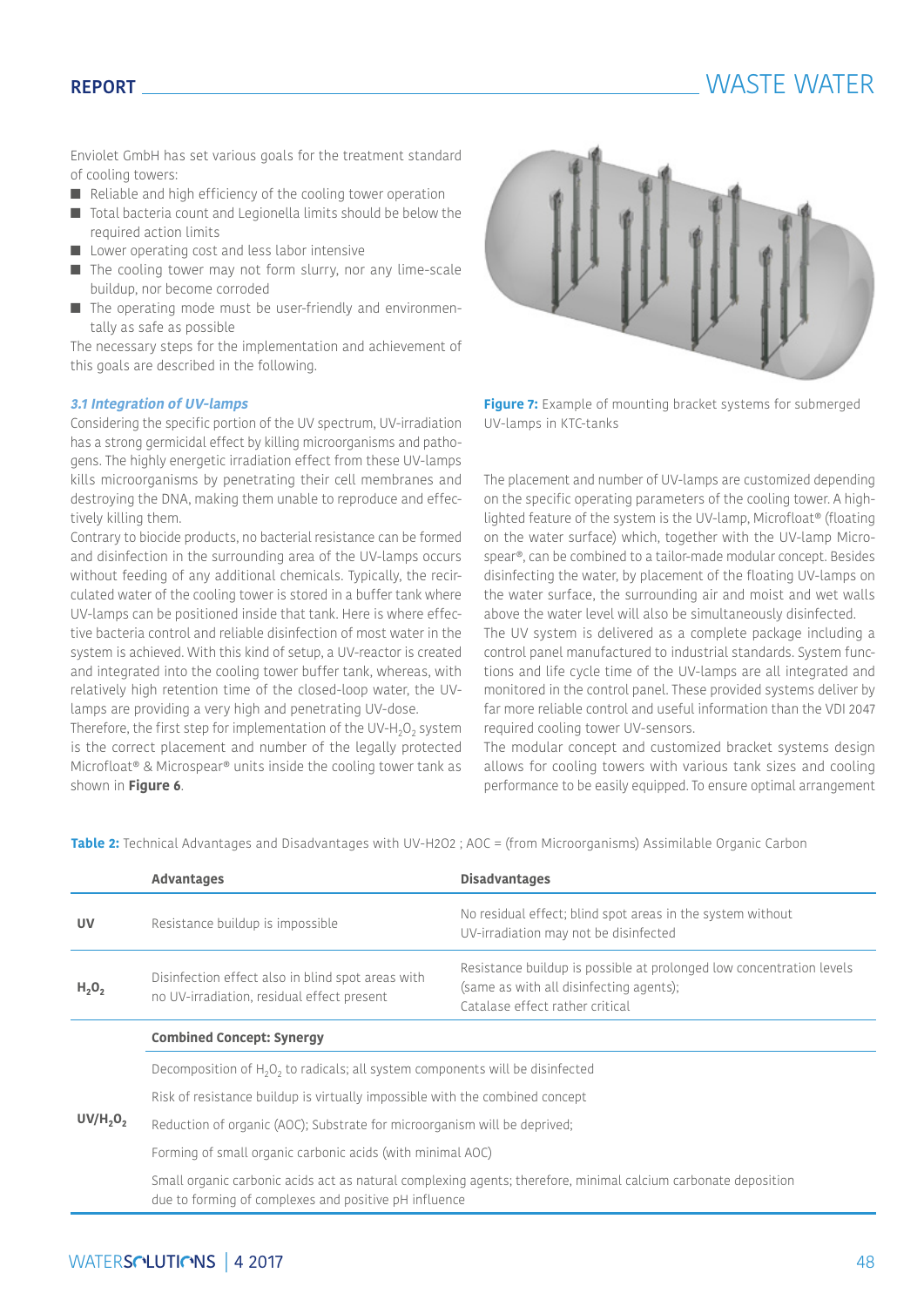# WASTE WATER **REPORT**



of the UV-lamps in the cooling tower tank or other auxiliary tanks, there are assorted, legally protected systems available:

- Stainless steel base plates with protective cage (**Figure 6**)
- Cable-bracket systems (stainless steel cable, affixing of Microfloat® and Microspear® per special brackets for optimal maintenance)
- Bracket systems for KTC-Tanks and similar (Figure 7)
- Customer specific systems, assuring a technically optimal integration

#### **3.2 UV-H2O2 combination**

UV-irradiation is simply not enough for a reliable operation of the cooling tower as some system components like pipes and other blind spots are not irradiated and UV has no residual effect. For that reason, step two is necessary by metering small amounts of completely disintegrating hydrogen peroxide  $(H_2O_2)$  into the recirculating water loop.

Hydrogen peroxide is a disinfectant and weak oxidant which depending on the conditions can also have deoxidizing effects. Under the influence of UV-irradiation, hydrogen peroxide is decomposed into two hydroxyl-radicals that act as a strong oxidizer, but, as described later, due to its transitory effect it causes no corrosion and is thus considered harmless:

### H<sub>2</sub>O<sub>2</sub> UV-Irradiation 2 OH •

The resultant hydroxyl radicals through this synergy ensure the disinfection as well as combating biofilms in those areas where

UV-irradiation is not accessible (piping, heat exchanger, other auxiliary system components). Simultaneously, the radicals react with organic compounds present in the water by reducing the AOC level (Assimilable Organic Carbon), i.e. breeding ground for microorganisms and bacteria.

**Table 2** describes advantages and disadvantages of the UV and  $H_2O_2$  treatment system and its effect when applied in combination. It clearly shows how the two treatment steps complement each other by combining them into one-of-kind treatment concept that is ideal for microbiologic control of cooling towers.

There is no additional concentration increase when feeding  $H_2O_2$ and no chemicals are discharged during replenishment of the recirculating water, resulting in a major advantage since this water can be discharged without any further treatment requirement. Furthermore, the clean water quality not only improves the cooling tower performance but is also advantageous from disposal and environmental aspects. Due to lower dissolved solids concentration, the vapor pressure of the closed-loop water will also be reduced and increase the cooling tower's evaporation rate and cooling performance (ebullioscopy effect).

If removal of lime-scale is necessary, a third step is provided by intermittent metering of completely degradable non-corrosive conditioning agents.

#### **4. Review and Results**

As described above, the combination of the three treatment steps is a complete concept resolving all problems of microorganisms and the calcium carbonate issue (lime-scale buildup). Furthermore,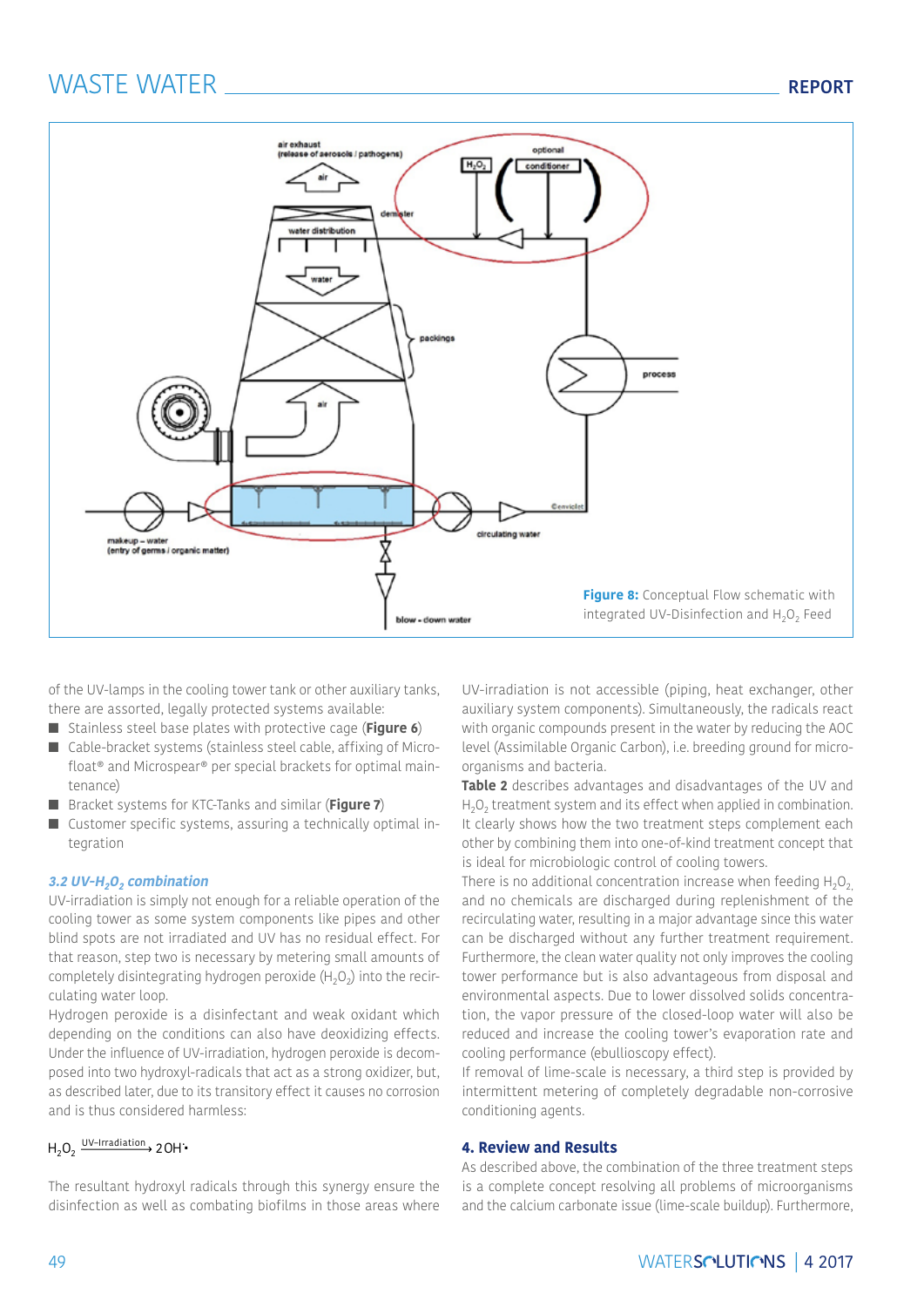

**Figure 9:** Bacteria growth, total bacteria count/ year (GKZ), KBE/ml = Colony Building Units per ml (prior to UV-H<sub>2</sub>O<sub>2</sub> system installation of a biologic strongly affected cooling tower)

the treatment concept has already been proven multiple times. **Figure 8** illustrates the typical integration of a UV-disinfection system into the cooling tower water recirculation tank and the  $H<sub>2</sub>O<sub>2</sub>$  feed into the water recirculation loop. For reference purpose please also refer to system flow schematic (**Figure 2**).

The data shown in **Figure 9** are based on regularly performed bacteria growth tests from a strongly affected cooling tower. Due to continuously over-the-limit values, specifically during summer season, the operation of a totally chemical fed (biocide, hardness stabilizer and corrosion inhibitors) cooling tower was converted to UV-H<sub>2</sub>O<sub>2</sub> disinfection. The required operating limits were after conversion, including summer season, successfully and reliably maintained. Bacteria count tests (GKZ) were performed from water samples taken from the cooling tower with incubation in a culture medium of 5 days at 22° C.

**Table 3** shows Legionella test results of five step by step converted cooling towers from conventional chemical to UV-H<sub>2</sub>O<sub>2</sub> treatment over a period of 2-3 years. The color change of the cells from white to blue indicates the time frame of the conversion. The data demonstrate that Legionella growth is in all cases reliably below the required limits of VDI 2047, page 2. After conversion from chemical to UV-H<sub>2</sub>O<sub>2</sub> treatment, an improvement is midterm clearly noticeable in four out of five cooling towers.

**Table 4** shows corrosion rates based on the identical material of the cooling towers as listed in **Table 3**. One can notice that cooling tower 1 with UV-H<sub>2</sub>O<sub>2</sub> operated has a low corrosion rate even without use of a corrosion inhibitor. However, cooling towers 2-5 attained in comparison a noticeably better result while operating with chemical treatment during those periods.

**Table 5** illustrates operating costs of a converted cooling tower from conventional chemical treatment to UV-H<sub>2</sub>O<sub>2</sub>. In this comparison, it demonstrates that for just the conditioning portion of the cooling loop  $(H_2O_2 + power$  consumption + UV-lamp) operating costs were reduced by over 50%. Also, by a constant remaining concentration factor a reduction in water consumption can normally be expected. And, ultimately, wastewater treatment costs were eliminated by achieving a substantial operating cost savings with a more environmental and user-friendly operation of the cooling tower at Lemken GmbH & Co. KG, Alpen, Germany (€327 Million, Sales 2015 [7]). After implementation of the UV-H<sub>2</sub>O<sub>2</sub> system the periodic discharge of the concentrated water from the cooling tower could be directly discharged as seepage water since it was chemical free water quality.

Data shown in **Table 3, 4 and 5** (Legionella test results, corrosion rate and operating costs) were supported from several UV-H<sub>2</sub>O<sub>2</sub> converted cooling towers of the SNF Floerger Group. SNF Floerger is a worldwide chemical producer with yearly sales of over 2 Milliards Euro or 2 US-Billions Euro in 2015 [8]. After conversion of the first few cooling towers the remaining others were also step by step converted. The demonstrated positive results in the respective tables above are certainly prove of this excellent system quality applied in praxis.

#### **5. Summary**

Because of the VDI-guideline 2047 page 2, it is now the cooling tower owner's liability committing for a safe and efficient system operation. In comparison to a common standard solution like conditioning of the cooling water with chemicals, UV disinfection combined with  $H_2O_2$  offers an alternative in many ways an advantageous solution by providing a more efficient and environmentally safer cooling tower operation.

The previously defined goals for the system were achieved as follows:

- Reliable cooling tower operation at high efficiency
- $\blacksquare$  No resistance buildup possible with UV-H<sub>2</sub>O<sub>2</sub> combination.
- $\blacksquare$  Improved cooling performance with applied UV-H<sub>2</sub>O<sub>2</sub> (ebullioscopy effect).
- Total bacteria count and Legionella bacteria should remain below required limits
- Total bacteria count as well as Legionella bacteria limits were consistently within the required limits or were lowered in comparison to chemical treatment.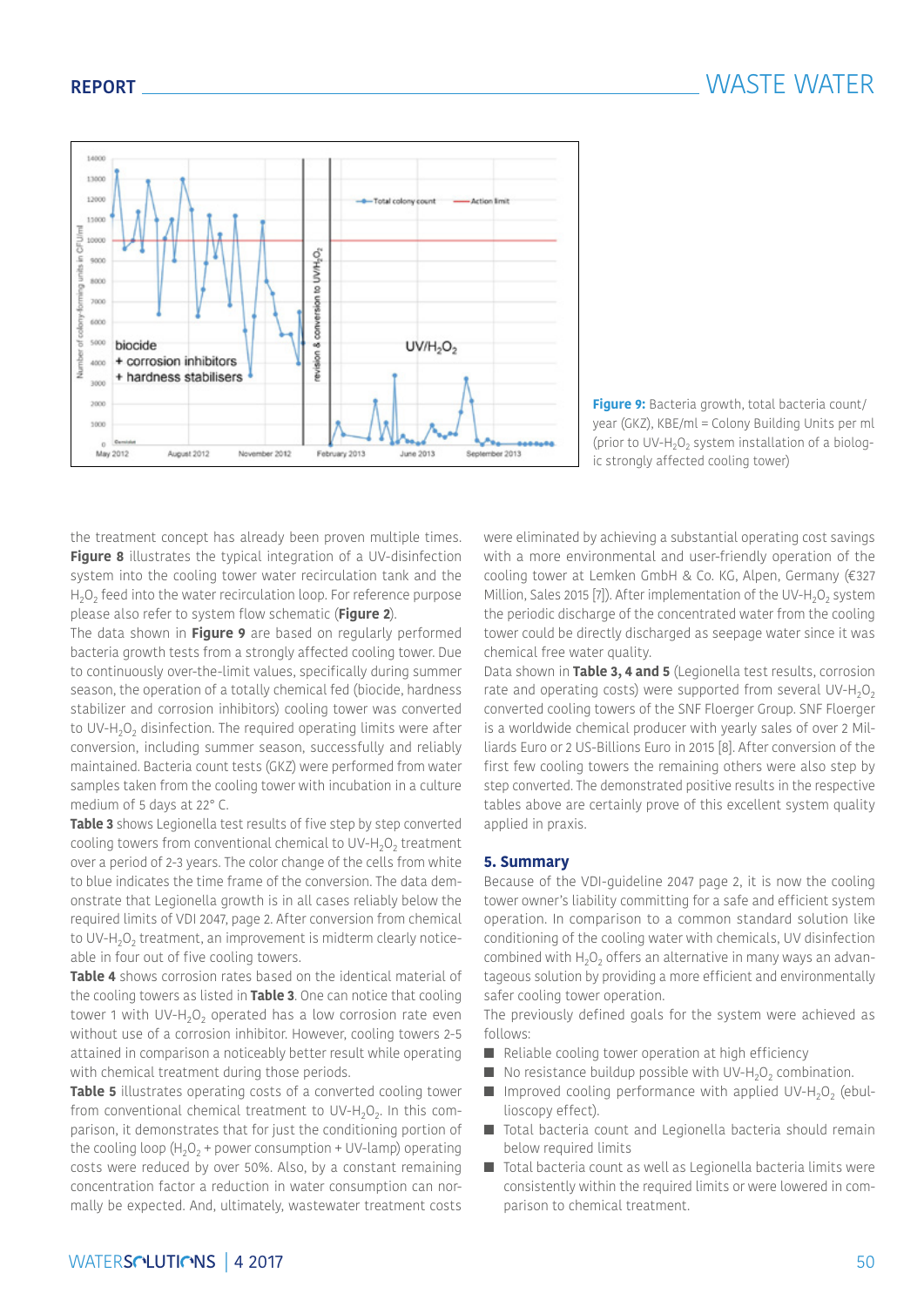**Table 3:** Legionella test results of several from chemical to UV-H<sub>2</sub>O<sub>2</sub> converted cooling towers over a period of several years, the color change (blue = conversion to UV-H<sub>2</sub>O<sub>2</sub>) indicates time and date of conversion to UV-H<sub>2</sub>O<sub>2</sub>, KBE/100ml per ISO 11731-2: 2004

|                  | Legionella Test Results in KBE/100ml (Values per VDI 2047 Blatt 2 = 100 KBE/100ml) |                        |                        |                        |                        |  |
|------------------|------------------------------------------------------------------------------------|------------------------|------------------------|------------------------|------------------------|--|
| Date of Sampling | <b>Cooling Tower 1</b>                                                             | <b>Cooling Tower 2</b> | <b>Cooling Tower 3</b> | <b>Cooling Tower 4</b> | <b>Cooling Tower 5</b> |  |
| 29.05.2013       | < 50                                                                               | $< 50$                 |                        | $< 50$                 | $< 50$                 |  |
| 27.06.2013       | < 50                                                                               | < 50                   |                        | < 50                   |                        |  |
| 27.07.2013       |                                                                                    | < 50                   |                        | < 50                   | < 50                   |  |
| 22.08.2013       | < 50                                                                               | $< 50$                 |                        | < 50                   | < 50                   |  |
| 19.09.2013       | $< 50$                                                                             | < 50                   |                        | < 50                   | < 50                   |  |
| 20.12.2013       | < 50                                                                               | < 50                   | < 50                   | < 50                   | < 50                   |  |
| 13.02.2014       | < 50                                                                               | < 50                   | < 50                   | $< 50$                 | < 50                   |  |
| 13.03.2014       | < 50                                                                               | < 50                   | < 50                   | < 50                   | < 50                   |  |
| 10.04.2014       | < 50                                                                               | < 50                   | < 50                   | < 50                   | < 50                   |  |
| 06.05.2014       | < 50                                                                               | < 50                   | < 50                   | < 50                   | < 50                   |  |
| 05.06.2014       | < 50                                                                               | < 50                   | < 50                   | < 50                   | < 50                   |  |
| 03.07.2014       | < 50                                                                               | $< 50$                 | < 50                   | < 50                   | < 50                   |  |
| 31.07.2014       | < 50                                                                               | < 50                   | < 50                   | < 50                   | < 50                   |  |
| 28.08.2014       | $< 50$                                                                             | < 50                   | < 50                   | $< 50$                 | < 50                   |  |
| 08.09.2014       |                                                                                    | < 50                   | < 50                   |                        |                        |  |
| 25.09.2014       | < 50                                                                               | < 50                   | < 50                   | < 50                   | < 50                   |  |
| 23.10.2014       | $< 50$                                                                             | $< 50$                 | $< 50$                 | $< 50$                 | < 50                   |  |
| 20.11.2014       | < 50                                                                               | < 50                   | < 50                   | < 50                   | < 50                   |  |
| 18.12.2014       | $< 50$                                                                             | $< 50$                 | $< 50$                 | $< 50$                 | < 50                   |  |
| 15.01.2015       | < 50                                                                               | < 50                   | < 50                   | < 50                   | < 50                   |  |
| 12.02.2015       | < 10                                                                               | < 50                   | < 50                   | < 50                   | < 50                   |  |
| 10.03.2015       | $<10$                                                                              | $< 50$                 | $< 50$                 | $< 50$                 | < 50                   |  |
| 16.04.2015       | $< 50$                                                                             | < 50                   | < 10                   | < 50                   | < 50                   |  |
| 20.05.2015       | $<10$                                                                              |                        | < 10                   | $<10$                  | < 10                   |  |
| 28.05.2015       |                                                                                    | < 10                   |                        |                        |                        |  |
| 18.06.2015       | < 10                                                                               |                        | < 10                   | < 10                   | < 10                   |  |
| 23.06.2015       |                                                                                    | < 10                   |                        |                        |                        |  |
| 09.07.2015       | < 10                                                                               | $<10$                  | < 10                   | < 10                   | < 10                   |  |
| 23.07.2015       |                                                                                    |                        |                        | < 10                   | < 10                   |  |
| 29.07.2015       |                                                                                    |                        |                        | < 10                   | < 10                   |  |
| 06.08.2015       | < 10                                                                               | < 10                   | < 10                   | < 10                   | < 10                   |  |
| 10.09.2015       | < 10                                                                               | < 10                   | < 10                   | < 10                   | < 10                   |  |
| 23.09.2015       |                                                                                    |                        |                        | $<10$                  | < 10                   |  |
| 08.10.2015       | < 10                                                                               | < 10                   | < 10                   | < 10                   | < 10                   |  |
| 05.11.2015       | < 10                                                                               | < 10                   | < 10                   | < 10                   | < 10                   |  |
| 10.12.2015       | < 10                                                                               | < 10                   | < 10                   | < 10                   | < 10                   |  |